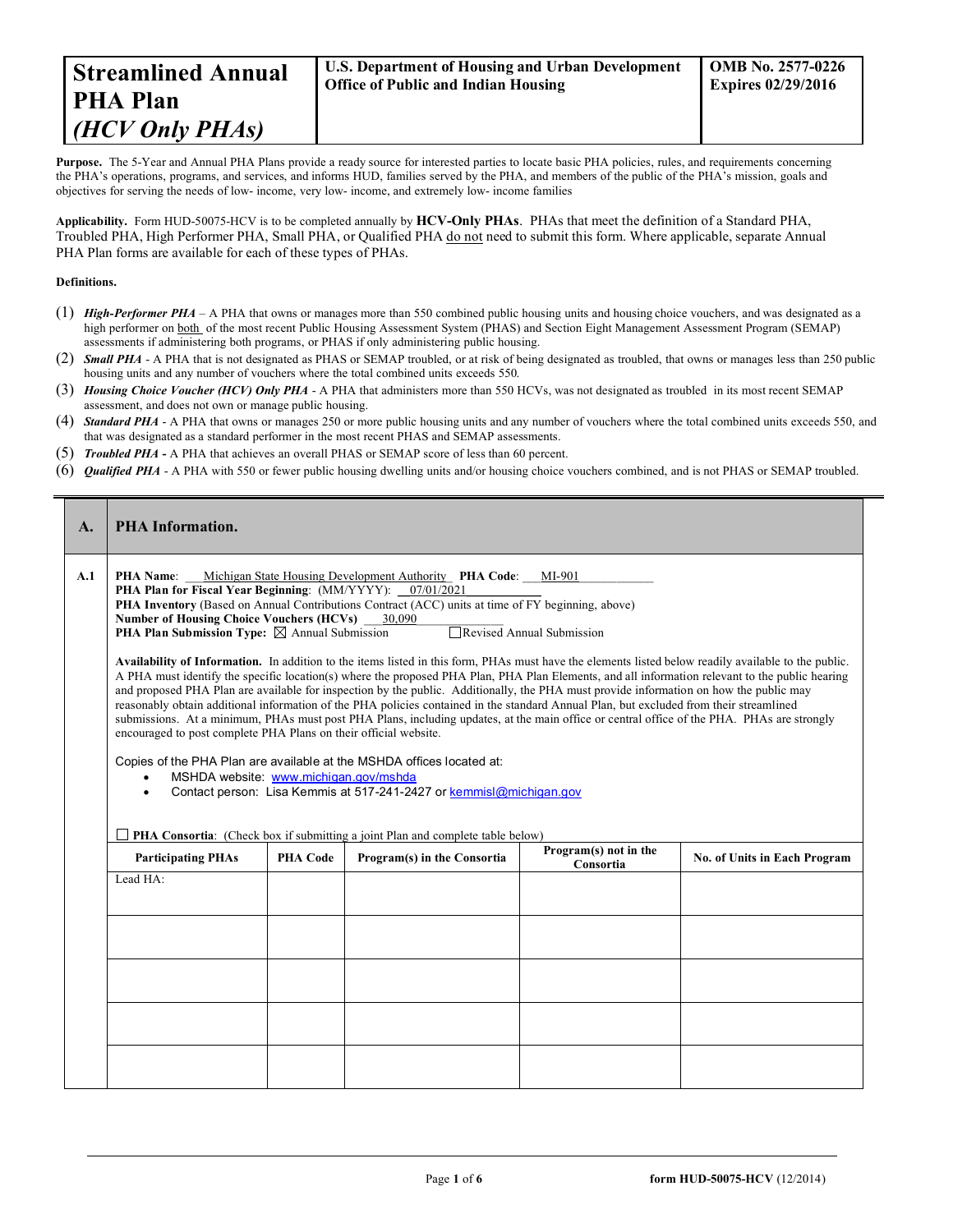| В.  | <b>Annual Plan.</b>                                                                                                                                                                                                                                                                                                                                                                                                                                                                                                                                                                                                                                                             |                                                                                                                                            |  |  |  |  |  |
|-----|---------------------------------------------------------------------------------------------------------------------------------------------------------------------------------------------------------------------------------------------------------------------------------------------------------------------------------------------------------------------------------------------------------------------------------------------------------------------------------------------------------------------------------------------------------------------------------------------------------------------------------------------------------------------------------|--------------------------------------------------------------------------------------------------------------------------------------------|--|--|--|--|--|
| B.1 | <b>Revision of PHA Plan Elements.</b>                                                                                                                                                                                                                                                                                                                                                                                                                                                                                                                                                                                                                                           |                                                                                                                                            |  |  |  |  |  |
|     | (a) Have the following PHA Plan elements been revised by the PHA since its last Annual Plan submission?                                                                                                                                                                                                                                                                                                                                                                                                                                                                                                                                                                         |                                                                                                                                            |  |  |  |  |  |
|     | Y<br>N<br>X<br>Housing Needs and Strategy for Addressing Housing Needs.<br>Deconcentration and Other Policies that Govern Eligibility, Selection, and Admissions.<br>⊠<br>Financial Resources.<br>⊠<br>Rent Determination.<br>ப<br>$\boxtimes$ Operation and Management.<br>$\boxtimes$ Informal Review and Hearing Procedures.<br>⊠<br>Homeownership Programs.<br>$\boxtimes$ Self Sufficiency Programs and Treatment of Income Changes Resulting from Welfare Program Requirements.<br>$\boxtimes$ Substantial Deviation.<br>$\boxtimes$ Significant Amendment/Modification.<br>ப<br>(b) If the PHA answered yes for any element, describe the revisions for each element(s): |                                                                                                                                            |  |  |  |  |  |
|     | <b>See Attachment A</b>                                                                                                                                                                                                                                                                                                                                                                                                                                                                                                                                                                                                                                                         |                                                                                                                                            |  |  |  |  |  |
| B.2 | <b>New Activities</b>                                                                                                                                                                                                                                                                                                                                                                                                                                                                                                                                                                                                                                                           |                                                                                                                                            |  |  |  |  |  |
|     |                                                                                                                                                                                                                                                                                                                                                                                                                                                                                                                                                                                                                                                                                 | (a) Does the PHA intend to undertake any new activities related to the following in the PHA's current Fiscal Year?                         |  |  |  |  |  |
|     | Y<br>N<br>$\Box$<br>Project Based Vouchers.<br>⊠                                                                                                                                                                                                                                                                                                                                                                                                                                                                                                                                                                                                                                |                                                                                                                                            |  |  |  |  |  |
|     | (b) If this activity is planned for the current Fiscal Year, describe the activities. Provide the projected number of project-based units and general<br>locations, and describe how project-basing would be consistent with the PHA Plan.                                                                                                                                                                                                                                                                                                                                                                                                                                      |                                                                                                                                            |  |  |  |  |  |
|     | MSHDA projects eight new developments will be awarded Project-Based Vouchers in FY 2021-22, for<br>approximately 100 new housing units. These developments could be located in any county within the state<br>of Michigan. Continuing the Project-Based Voucher program is consistent with MSHDA's mission<br>statement and identified goals as we continue to target supportive housing populations.<br><b>See Attachment</b><br>B for the current Project-Based Voucher developments and their locations.                                                                                                                                                                     |                                                                                                                                            |  |  |  |  |  |
| B.3 | <b>Most Recent Fiscal Year Audit.</b>                                                                                                                                                                                                                                                                                                                                                                                                                                                                                                                                                                                                                                           |                                                                                                                                            |  |  |  |  |  |
|     | (a) Were there any findings in the most recent FY Audit?                                                                                                                                                                                                                                                                                                                                                                                                                                                                                                                                                                                                                        |                                                                                                                                            |  |  |  |  |  |
|     | N N/A<br>Y<br>⊠ □                                                                                                                                                                                                                                                                                                                                                                                                                                                                                                                                                                                                                                                               |                                                                                                                                            |  |  |  |  |  |
|     |                                                                                                                                                                                                                                                                                                                                                                                                                                                                                                                                                                                                                                                                                 |                                                                                                                                            |  |  |  |  |  |
|     | (b) If yes, please describe:                                                                                                                                                                                                                                                                                                                                                                                                                                                                                                                                                                                                                                                    |                                                                                                                                            |  |  |  |  |  |
| B.4 | <b>Civil Rights Certification</b>                                                                                                                                                                                                                                                                                                                                                                                                                                                                                                                                                                                                                                               |                                                                                                                                            |  |  |  |  |  |
|     | attachment to the PHA Plan.                                                                                                                                                                                                                                                                                                                                                                                                                                                                                                                                                                                                                                                     | Form HUD-50077, PHA Certifications of Compliance with the PHA Plans and Related Regulations, must be submitted by the PHA as an electronic |  |  |  |  |  |
| B.5 | Certification by State or Local Officials.                                                                                                                                                                                                                                                                                                                                                                                                                                                                                                                                                                                                                                      |                                                                                                                                            |  |  |  |  |  |
|     | Form HUD 50077-SL, Certification by State or Local Officials of PHA Plans Consistency with the Consolidated Plan, must be submitted by the<br>PHA as an electronic attachment to the PHA Plan.                                                                                                                                                                                                                                                                                                                                                                                                                                                                                  |                                                                                                                                            |  |  |  |  |  |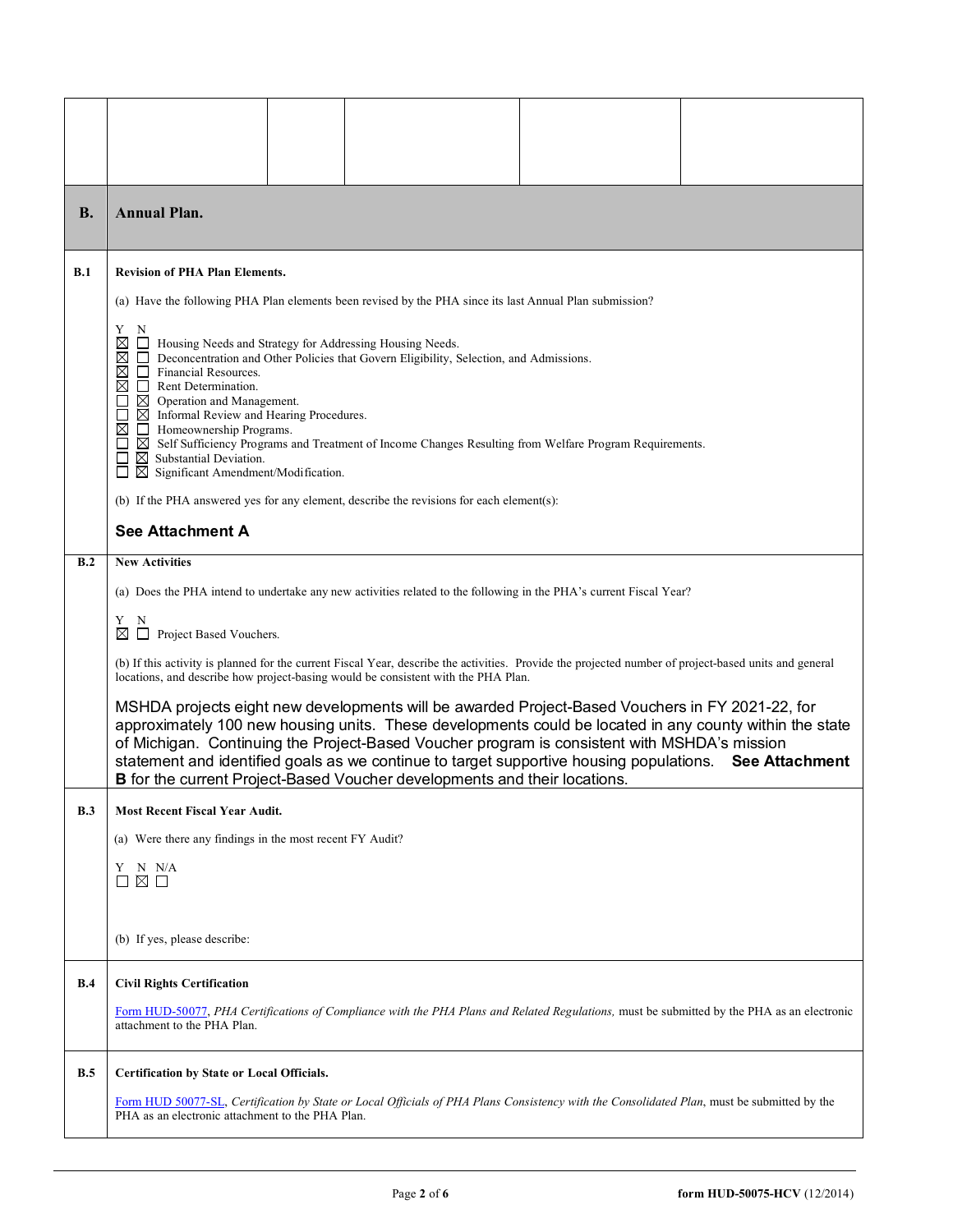| <b>B.6</b> | Progress Report.                                                                                                                                                                                                                                                                                                                                                                                                                                                                                                                                                                                                                                                                                                                                                                                                                                                                                                                                                                                               |
|------------|----------------------------------------------------------------------------------------------------------------------------------------------------------------------------------------------------------------------------------------------------------------------------------------------------------------------------------------------------------------------------------------------------------------------------------------------------------------------------------------------------------------------------------------------------------------------------------------------------------------------------------------------------------------------------------------------------------------------------------------------------------------------------------------------------------------------------------------------------------------------------------------------------------------------------------------------------------------------------------------------------------------|
|            | Provide a description of the PHA's progress in meeting its Mission and Goals described in its 5-Year PHA Plan.                                                                                                                                                                                                                                                                                                                                                                                                                                                                                                                                                                                                                                                                                                                                                                                                                                                                                                 |
|            | MSHDA's current 5-Year Plan covers fiscal years 2019-2024. This progress report reflects activities undertaken since<br>January 1, 2019.                                                                                                                                                                                                                                                                                                                                                                                                                                                                                                                                                                                                                                                                                                                                                                                                                                                                       |
|            | Expand the supply of assisted housing<br>1.                                                                                                                                                                                                                                                                                                                                                                                                                                                                                                                                                                                                                                                                                                                                                                                                                                                                                                                                                                    |
|            | Applied for additional Mainstream Vouchers through the HUD 2019 NOFA application<br>$\bullet$<br>Applied for and awarded 5 additional VASH vouchers to be utilized in the Iron Mountain VA Medical<br>$\bullet$<br>Center's catchment area.<br>Applied for and awarded 12 additional VASH vouchers to be utilized in the Saginaw VA Medical<br>$\bullet$<br>Center's catchment area.<br>Awarded 133 Tenant-Protection Vouchers by HUD to be converted to Project-Based Vouchers for At-<br>$\bullet$<br>Risk residents located in Lapeer and Wayne Counties.<br>Awarded 170 Tenant-Protection Vouchers by HUD to assist 170 families affected by a foreclosure of<br>$\bullet$<br>a property in Genesee County.<br>Awarded 37 Enhanced Vouchers by HUD to assist 37 families affected by mortgage prepayments in<br>$\bullet$<br>Oakland and Kalamazoo Counties.<br>Awarded 108 Tenant-Protection Vouchers by HUD to be converted to Project-Based Vouchers for in<br>$\bullet$<br>Bay and Kalamazoo Counties. |
|            | Awarded the transfer of the Greenville Housing Commission's HCV program by HUD. This includes<br>$\bullet$<br>107 tenants/vouchers and 45 FSS slots.                                                                                                                                                                                                                                                                                                                                                                                                                                                                                                                                                                                                                                                                                                                                                                                                                                                           |
|            | Public and private funds continue to be leveraged in the development of project-based vouchers with<br>$\bullet$<br>LIHTC and developer/owner funds.                                                                                                                                                                                                                                                                                                                                                                                                                                                                                                                                                                                                                                                                                                                                                                                                                                                           |
|            | 2.<br>Improve the quality of assisted housing                                                                                                                                                                                                                                                                                                                                                                                                                                                                                                                                                                                                                                                                                                                                                                                                                                                                                                                                                                  |
|            | Continued to strive to obtain a SEMAP score equaling "high performer".<br>٠<br>Continued to research, develop, and implement a paperless file management system.<br>$\bullet$<br>Continued to research develop and implement an on-line application system for the Project-Based<br>$\bullet$<br>Voucher Program.<br>Continued to improve the informal hearing process within MSHDA by working with the Michigan<br>$\bullet$<br>Office of Administrative Hearings and Rules (MOAHR) staff to short the time between request for<br>informal hearing and the actual hearing.<br>Conducted nearly 3500 intensive HCV participant file audits to maintain quality control.<br>$\bullet$<br>Continued to perform monthly and quarterly performance reviews on contracted Housing Agents.<br>$\bullet$<br>Conducted or will have conducted over 370 quality control HQS inspections to monitor the quality of<br>$\bullet$<br>HQS inspections conducted by contracted Housing Agents.                              |
|            | 3.<br>Increase assisted housing choice                                                                                                                                                                                                                                                                                                                                                                                                                                                                                                                                                                                                                                                                                                                                                                                                                                                                                                                                                                         |
|            | Continued to conduct outreach efforts to recruit new landlords by advertising and encouraging the<br>use of the Michigan Housing Locator.<br>Continued the HCV Homeownership program (Key to Own); the Key to Own Program has closed on<br>$\bullet$<br>66 homes with voucher participants.<br>Continued to implement use of housing choice vouchers in the Project-Based Voucher program.<br>٠<br>MSHDA awarded 229 project-based vouchers to twelve (12) multi-family developments. The PBVs<br>continue to target supportive housing populations.                                                                                                                                                                                                                                                                                                                                                                                                                                                           |
|            | Promote self-sufficiency and asset development of families and individuals<br>4.                                                                                                                                                                                                                                                                                                                                                                                                                                                                                                                                                                                                                                                                                                                                                                                                                                                                                                                               |
|            | Increased the number and percentage of employed persons in assisted families by evaluating the<br>$\bullet$<br>FSS participant's job marketability and providing referrals to the local Michigan Works! Agency.<br>Current data reflects that 39% of all FSS participants are employed and 56% have experienced an<br>increase in earned income.<br>Successfully graduated 113 participants from the FSS Program for a total escrow payout of over<br>$\bullet$                                                                                                                                                                                                                                                                                                                                                                                                                                                                                                                                                |
|            | \$748,000.00.<br>Enrolled 611 new HCV participants in the FSS Program.<br>٠<br>Continued to provide or attract supportive services to improve participant employability by offering<br>٠<br>Job Placement Services, Financial Capability Counseling, Individual Development Accounts or other<br>housing case management services.                                                                                                                                                                                                                                                                                                                                                                                                                                                                                                                                                                                                                                                                             |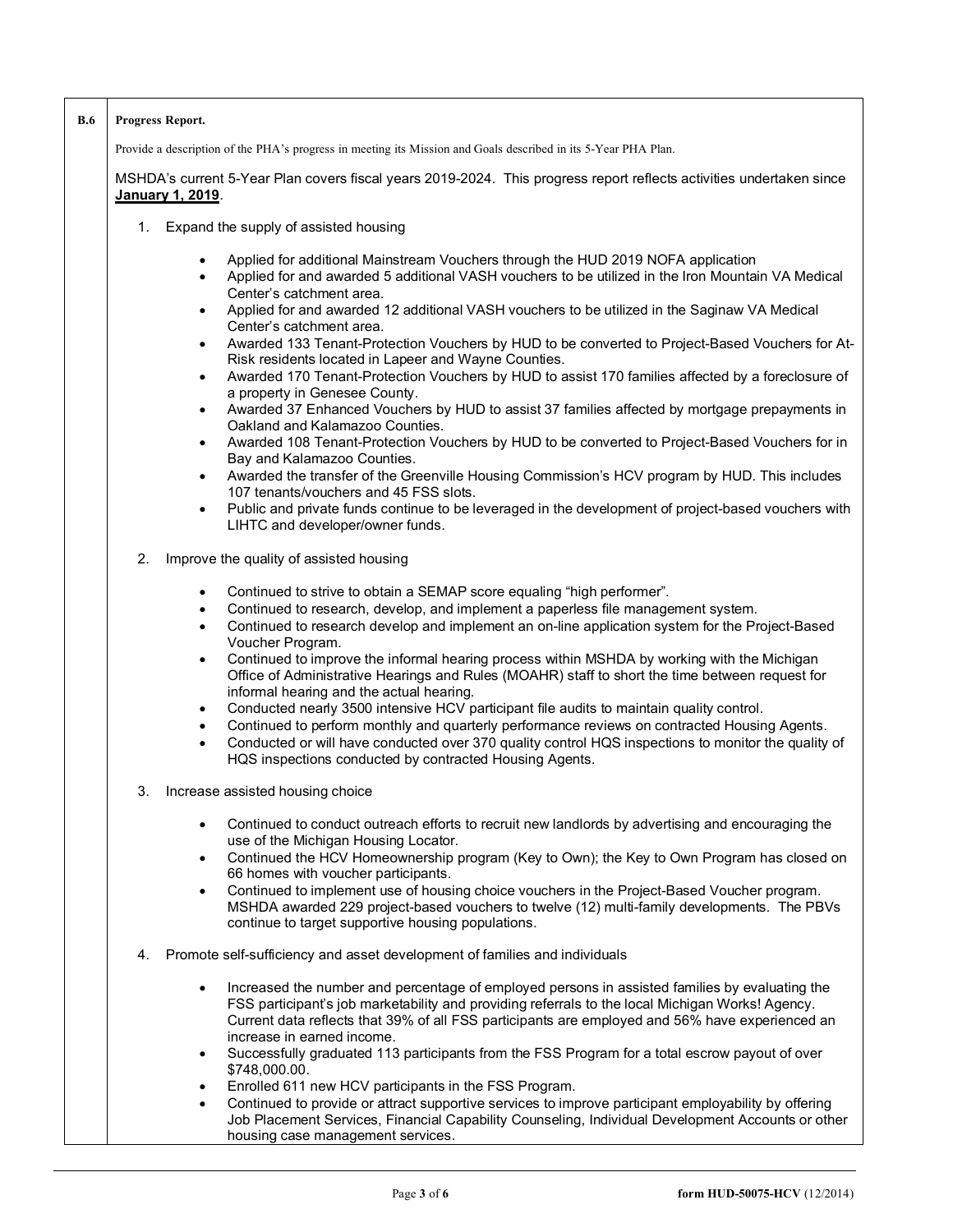|     | Continued to provide or attract supportive services to increase independence for the elderly or<br>families with disabilities.                                                                                                                                                                                                                                                                                                                                                                                                                                                                                                                                                                                                                                                                                                                                                                 |  |  |  |  |
|-----|------------------------------------------------------------------------------------------------------------------------------------------------------------------------------------------------------------------------------------------------------------------------------------------------------------------------------------------------------------------------------------------------------------------------------------------------------------------------------------------------------------------------------------------------------------------------------------------------------------------------------------------------------------------------------------------------------------------------------------------------------------------------------------------------------------------------------------------------------------------------------------------------|--|--|--|--|
|     | Ensure equal opportunity in housing for all Americans<br>5.                                                                                                                                                                                                                                                                                                                                                                                                                                                                                                                                                                                                                                                                                                                                                                                                                                    |  |  |  |  |
|     | Created a new fair housing specialist staffing position.<br>$\bullet$<br>Continued to ensure equal opportunity and affirmatively further fair housing.<br>$\bullet$<br>Continued to undertake affirmative measures to ensure access to assisted housing regardless of<br>$\bullet$<br>race, color, religion, national origin, familial status, gender identity, sexual orientation and disability.                                                                                                                                                                                                                                                                                                                                                                                                                                                                                             |  |  |  |  |
|     | Partner with the designated Michigan Housing Assessment and Resource Agencies (HARAs) to serve as a<br>6.<br>one-stop shopping for housing                                                                                                                                                                                                                                                                                                                                                                                                                                                                                                                                                                                                                                                                                                                                                     |  |  |  |  |
|     | Continued to partner with Continuum of Care bodies on the Campaign to End Homelessness. This<br>$\bullet$<br>includes continued efforts to reduce chronic homelessness by 20% annually; reducing family<br>homelessness by 10% annually, reducing individual homelessness by 10% annually; and reducing<br>youth homelessness 10% annually through a variety of programs and resources (ESG, LIHTC, HUD<br>VASH Vouchers, SSI/SSDI outreach; CoC Program; and State Emergency Relief Program);<br>Conducted outreach efforts to potential agencies to partner with on MSHDA housing projects or<br>special initiatives. This includes continued partnerships with the Michigan Department of Health and<br>Human Services and/or funded agencies on the Mainstream Voucher Program and Family<br>Unification Program as well as the Michigan Department of Corrections on the MDOC Initiative. |  |  |  |  |
|     | Strive to reduce non-compliance by participants in the Housing Choice Voucher Program<br>7.                                                                                                                                                                                                                                                                                                                                                                                                                                                                                                                                                                                                                                                                                                                                                                                                    |  |  |  |  |
|     | Continued to investigate cases where suspicion of non-compliance exists by the participant, family<br>$\bullet$<br>members, landlord or property owner.<br>Conducted over 282 Informal Hearings due to non-compliance with program regulations and<br>$\bullet$<br>demanded repayment of federal subsidy, when applicable.<br>Executed 1661 repayment agreements totaling over \$3,134,729 in collectable debt.<br>$\bullet$<br>Continued fraud recovery efforts of approximately \$1,000,000 annually from landlords and<br>participants.                                                                                                                                                                                                                                                                                                                                                     |  |  |  |  |
| B.7 | <b>Resident Advisory Board (RAB) Comments.</b>                                                                                                                                                                                                                                                                                                                                                                                                                                                                                                                                                                                                                                                                                                                                                                                                                                                 |  |  |  |  |
|     | (a) Did the RAB(s) provide comments to the PHA Plan?                                                                                                                                                                                                                                                                                                                                                                                                                                                                                                                                                                                                                                                                                                                                                                                                                                           |  |  |  |  |
|     | Y N<br>$\Box$ $\boxtimes$ Resident Advisory Board comments will be provided after documentation has been shared and public<br>hearings conducted.                                                                                                                                                                                                                                                                                                                                                                                                                                                                                                                                                                                                                                                                                                                                              |  |  |  |  |
|     | If yes, comments must be submitted by the PHA as an attachment to the PHA Plan. PHAs must also include a narrative describing their<br>(a)<br>analysis of the RAB recommendations and the decisions made on these recommendations.                                                                                                                                                                                                                                                                                                                                                                                                                                                                                                                                                                                                                                                             |  |  |  |  |
|     |                                                                                                                                                                                                                                                                                                                                                                                                                                                                                                                                                                                                                                                                                                                                                                                                                                                                                                |  |  |  |  |

## **Instructions for Preparation of Form HUD-50075-HCV Annual PHA Plan for HCV Only PHAs**

A. **PHA Information.** All PHAs must complete this section.  $(24 \text{ CFR } \S 903.23(4)(e))$ 

**A.1** Include the full **PHA Name**, **PHA Code**, **PHA Type**, **PHA Fiscal Year Beginning** (MM/YYYY), **Number of Housing Choice Vouchers (HCVs), PHA Plan Submission Type**, and the **Availability of Information**, specific location(s) of all information relevant to the public hearing and proposed PHA Plan.

**\_\_\_\_\_\_\_\_\_\_\_\_\_\_\_\_\_\_\_\_\_\_\_\_\_\_\_\_\_\_\_\_\_\_\_\_\_\_\_\_\_\_\_\_\_\_\_\_\_\_\_\_\_\_\_\_\_\_\_\_\_\_\_\_\_\_\_\_\_\_\_\_\_\_\_**

PHA Consortia: Check box if submitting a Joint PHA Plan and complete the table. [\(24 CFR §943.128\(a\)\)](http://ecfr.gpoaccess.gov/cgi/t/text/text-idx?c=ecfr&sid=cc31cf1c3a2b84ba4ead75d35d258f67&rgn=div5&view=text&node=24:4.0.3.1.10&idno=24#24:4.0.3.1.10.2.5.7)

- **B.** Annual Plan. All PHAs must complete this section. [\(24 CFR §903.11\(c\)\(3\)\)](http://ecfr.gpoaccess.gov/cgi/t/text/text-idx?c=ecfr&sid=c84b8750d7c9fcd46c0c7546aeb860cf&rgn=div5&view=text&node=24:4.0.3.1.3&idno=24#24:4.0.3.1.3.2.5.8)
	- **B.1 Revision of PHA Plan Elements.** PHAs must: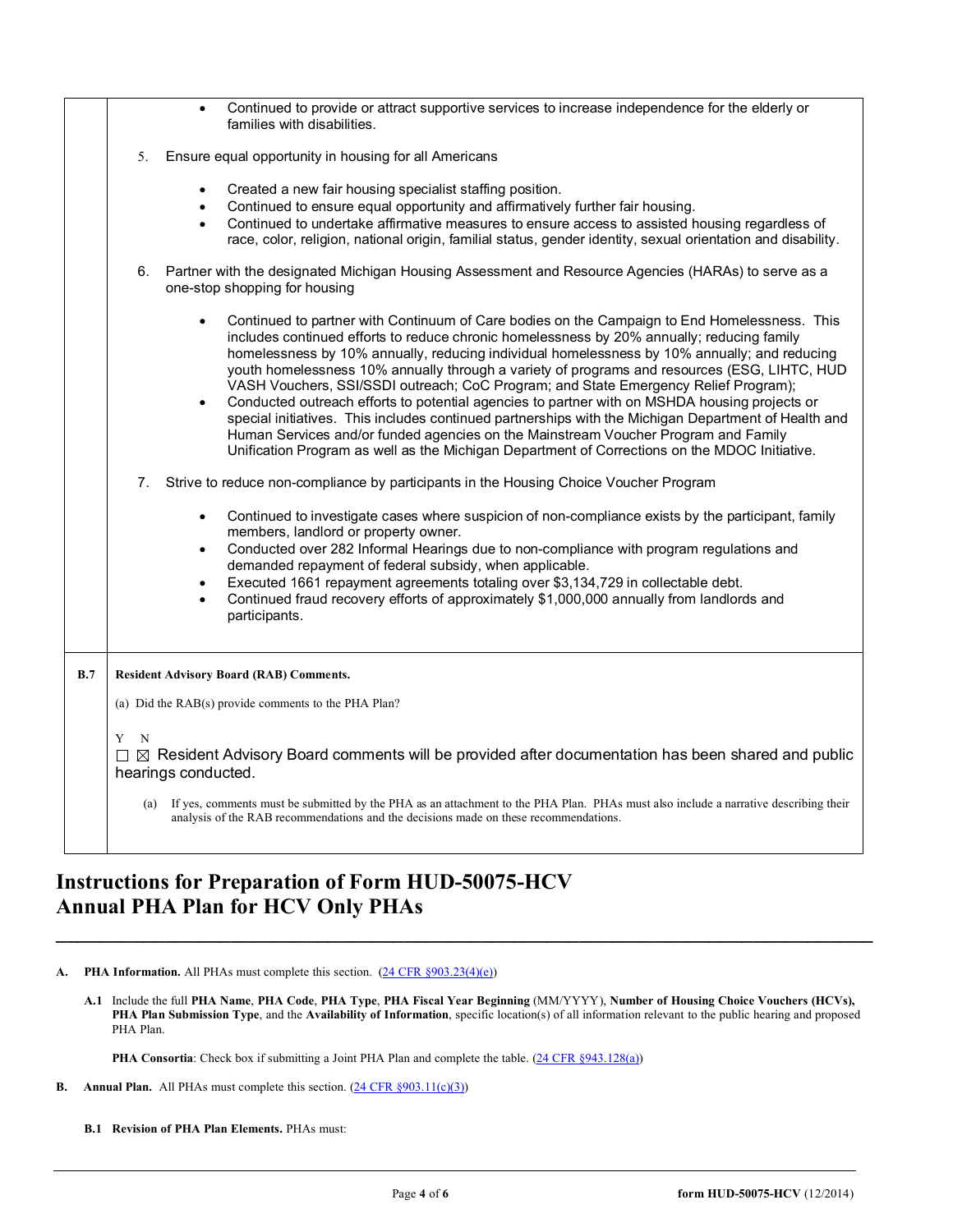Identify specifically which plan elements listed below that have been revised by the PHA. To specify which elements have been revised, mark the "yes" box. If an element has not been revised, mark "no."

 **Housing Needs and Strategy for Addressing Housing Needs.** Provide a statement addressing the housing needs of low-income, very low-income families who reside in the PHA's jurisdiction and other families who are on the Section 8 tenant-based waiting list. The statement must identify the housing needs of (i) families with incomes below 30 percent of area median income (extremely low-income), (ii) elderly families and families with disabilities, and (iii) households of various races and ethnic groups residing in the jurisdiction or on the waiting list based on information provided by the applicable Consolidated Plan, information provided by HUD, and other generally available data. The identification of housing needs must address issues of affordability, supply, quality, accessibility, size of units, and location.  $(24 \text{ CFR } \text{$903.7(a)(1)}$  and 24 CFR  $\text{$903.7(a)(2)(i))}$ . Provide a description of the PHA's strategy for addressing the housing needs of families in the jurisdiction and on the waiting list in the upcoming year[. 24 CFR §903.7\(a\)\(2\)\(ii\)](http://ecfr.gpoaccess.gov/cgi/t/text/text-idx?c=ecfr&sid=13734845220744370804c20da2294a03&rgn=div5&view=text&node=24:4.0.3.1.3&idno=24#24:4.0.3.1.3.2.5.5)

□ Deconcentration and Other Policies that Govern Eligibility, Selection, and Admissions. A statement of the PHA's policies that govern resident or tenant eligibility, selection and admission including admission preferences for HCV. [\(24 CFR §903.7\(b\)\)](http://ecfr.gpoaccess.gov/cgi/t/text/text-idx?c=ecfr&sid=b44bf19bef93dd31287608d2c687e271&rgn=div5&view=text&node=24:4.0.3.1.3&idno=24#24:4.0.3.1.3.2.5.5)

 **Financial Resources.** A statement of financial resources, including a listing by general categories, of the PHA's anticipated resources, such as PHA HCV funding and other anticipated Federal resources available to the PHA, as well as tenant rents and other income available to support tenant-based assistance. The statement also should include the non-Federal sources of funds supporting each Federal program, and state the planned use for the resources. [\(24 CFR §903.7\(c\)\)](http://ecfr.gpoaccess.gov/cgi/t/text/text-idx?c=ecfr&sid=b44bf19bef93dd31287608d2c687e271&rgn=div5&view=text&node=24:4.0.3.1.3&idno=24)

■ **Rent Determination.** A statement of the policies of the PHA governing rental contributions of families receiving tenant-based assistance, discretionary minimum tenant rents, and payment standard policies. [\(24 CFR §903.7\(d\)\)](http://ecfr.gpoaccess.gov/cgi/t/text/text-idx?c=ecfr&sid=b44bf19bef93dd31287608d2c687e271&rgn=div5&view=text&node=24:4.0.3.1.3&idno=24#24:4.0.3.1.3.2.5.5)

□ **Operation and Management.** A statement that includes a description of PHA management organization, and a listing of the programs administered by the PHA.  $(24 \text{ CFR } \frac{6903.7(e)}{(3)(4)})$ .

 **Informal Review and Hearing Procedures.** A description of the informal hearing and review procedures that the PHA makes available to its applicants.  $(24 \text{ CFR } $903.7(f))$ 

 **Homeownership Programs**. A statement describing any homeownership programs (including project number and unit count) administered by the agency under section 8y of the 1937 Act, or for which the PHA has applied or will apply for approval. (24 CFR §903.7(k))

 **Self Sufficiency Programs and Treatment of Income Changes Resulting from Welfare Program Requirements.** A description of any PHA programs relating to services and amenities coordinated, promoted, or provided by the PHA for assisted families, including those resulting from the PHA's partnership with other entities, for the enhancement of the economic and social self-sufficiency of assisted families, including programs provided or offered as a result of the PHA's partnerships with other entities, and activities under section 3 of the Housing and Community Development Act of 1968 and under requirements for the Family Self-Sufficiency Program and others. Include the program's size (including required and actual size of the FSS program) and means of allocating assistance to households. [\(24 CFR §903.7\(l\)\(](http://ecfr.gpoaccess.gov/cgi/t/text/text-idx?c=ecfr&sid=b44bf19bef93dd31287608d2c687e271&rgn=div5&view=text&node=24:4.0.3.1.3&idno=24#24:4.0.3.1.3.2.5.5)i)) Describe how the PHA will comply with the requirements of section 12(c) and (d) of the 1937 Act that relate to treatment of income changes resulting from welfare program requirements.  $(24 \text{ CFR } \text{S}903.7(\text{I})(\text{iii}))$ .

■ **Substantial Deviation.** PHA must provide its criteria for determining a "substantial deviation" to its 5-Year Plan. [\(24 CFR §903.7\(r\)\(2\)\(i\)\)](http://ecfr.gpoaccess.gov/cgi/t/text/text-idx?c=ecfr&sid=13734845220744370804c20da2294a03&rgn=div5&view=text&node=24:4.0.3.1.3&idno=24#24:4.0.3.1.3.2.5.5)

 **Significant Amendment/Modification**. PHA must provide its criteria for determining a "Significant Amendment or Modification" to its 5-Year and Annual Plan. Should the PHA fail to define 'significant amendment/modification', HUD will consider the following to be 'significant amendments or modifications': a) changes to rent or admissions policies or organization of the waiting list; or b) any change with regard to homeownership programs. See guidance on HUD's website at: [Notice PIH 1999-51.](http://portal.hud.gov/hudportal/HUD?src=/program_offices/administration/hudclips/notices/pih) [\(24 CFR §903.7\(r\)\(2\)\(ii\)\)](http://ecfr.gpoaccess.gov/cgi/t/text/text-idx?c=ecfr&sid=13734845220744370804c20da2294a03&rgn=div5&view=text&node=24:4.0.3.1.3&idno=24#24:4.0.3.1.3.2.5.5)

If any boxes are marked "yes", describe the revision(s) to those element(s) in the space provided.

**B.2 New Activity.** If the PHA intends to undertake new activity using Housing Choice Vouchers (HCVs) for new Project-Based Vouchers (PBVs) in the current Fiscal Year, mark "yes" for this element, and describe the activities to be undertaken in the space provided. If the PHA does not plan to undertake this activity, mark "no."  $(24 \text{ CFR } \text{\textless} 983.57(b)(1) \text{ and Section } 8(13)(C)$  of the United States Housing Act of 1937.

**Project-Based Vouchers (PBV).** Describe any plans to use HCVs for new project-based vouchers. If using PBVs, provide the projected number of project-based units and general locations, and describe how project-basing would be consistent with the PHA Plan.

- **B.3 Most Recent Fiscal Year Audit.** If the results of the most recent fiscal year audit for the PHA included any findings, mark "yes" and describe those findings in the space provided.  $(24 \text{ CFR } \S 903.11(c)(3), 24 \text{ CFR } \S 903.7(p))$
- **B.4 Civil Rights Certification.** Form HUD-50077, *PHA Certifications of Compliance with the PHA Plans and Related Regulation*, must be submitted by the PHA as an electronic attachment to the PHA Plan. This includes all certifications relating to Civil Rights and related regulations. A PHA will be considered in compliance with the AFFH Certification if: it can document that it examines its programs and proposed programs to identify any impediments to fair housing choice within those programs; addresses those impediments in a reasonable fashion in view of the resources available; works with the local jurisdiction to implement any of the jurisdiction's initiatives to affirmatively further fair housing; and assures that the annual plan is consistent with any applicable Consolidated Plan for its jurisdiction.  $(24 \text{ CFR } \S 903.7(\text{o}))$
- **B.5 Certification by State or Local Officials.** Form HUD-50077-SL, *Certification by State or Local Officials of PHA Plans Consistency with the Consolidated Plan,* including the manner in which the applicable plan contents are consistent with the Consolidated Plans, must be submitted by the PHA as an electronic attachment to the PHA Plan. [\(24 CFR §903.15\)](http://ecfr.gpoaccess.gov/cgi/t/text/text-idx?c=ecfr&sid=929855241bbc0873ac4be47579a4d2bf&rgn=div5&view=text&node=24:4.0.3.1.3&idno=24#24:4.0.3.1.3.2.5.10)
- **B.6 Progress Report.** For all Annual Plans following submission of the first Annual Plan, a PHA must include a brief statement of the PHA's progress in meeting the mission and goals described in the 5-Year PHA Plan. [\(24 CFR §903.11\(c\)\(3\),](http://ecfr.gpoaccess.gov/cgi/t/text/text-idx?c=ecfr&sid=c84b8750d7c9fcd46c0c7546aeb860cf&rgn=div5&view=text&node=24:4.0.3.1.3&idno=24#24:4.0.3.1.3.2.5.7) [24 CFR §903.7\(r\)\(1\)\)](http://ecfr.gpoaccess.gov/cgi/t/text/text-idx?c=ecfr&sid=663ef5e048922c731853f513acbdfa81&rgn=div5&view=text&node=24:4.0.3.1.3&idno=24#24:4.0.3.1.3.2.5.5)
- **B.7 Resident Advisory Board (RAB) comments**. If the RAB provided comments to the annual plan, mark "yes," submit the comments as an attachment to the Plan and describe the analysis of the comments and the PHA's decision made on these recommendations. [\(24 CFR §903.13\(c\),](http://ecfr.gpoaccess.gov/cgi/t/text/text-idx?c=ecfr&sid=13734845220744370804c20da2294a03&rgn=div5&view=text&node=24:4.0.3.1.3&idno=24#24:4.0.3.1.3.2.5.9) 24 CFR §903.19)